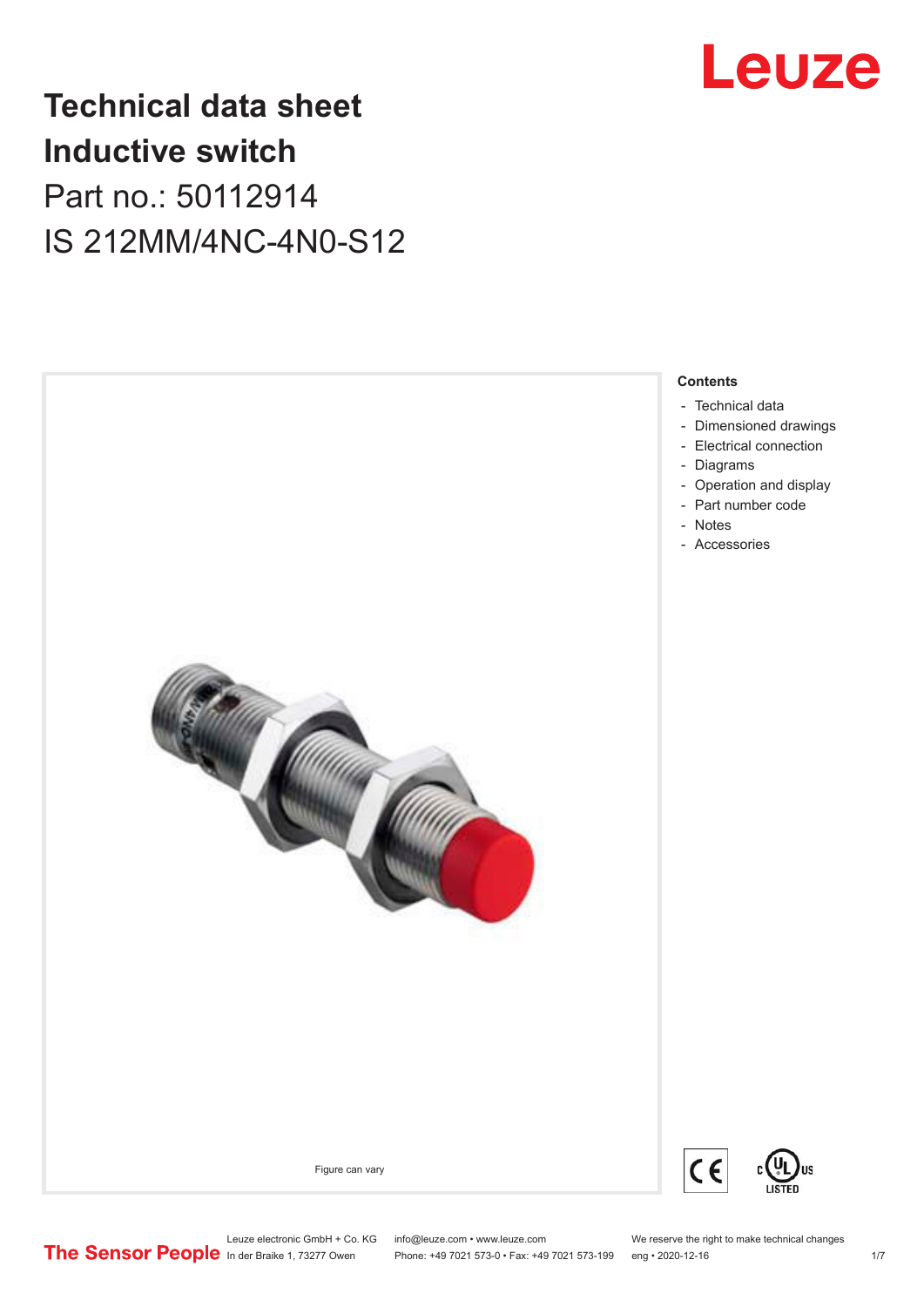## <span id="page-1-0"></span>**Technical data**

# Leuze

#### **Basic data Series** 212 **Typ. operating range limit S<sup>n</sup> Operating range S<sub>a</sub>**

#### **Characteristic parameters**

**MTTF** 910 years

#### **Electrical data**

| Electrical data                      |                                                                                           |
|--------------------------------------|-------------------------------------------------------------------------------------------|
| Protective circuit                   | Inductive protection                                                                      |
|                                      | Polarity reversal protection                                                              |
|                                      | Short circuit protected                                                                   |
| Performance data                     |                                                                                           |
| Supply voltage U <sub>B</sub>        | 10  30 V, DC                                                                              |
| <b>Residual ripple</b>               | 0  20 %, From $U_{\rm B}$                                                                 |
| <b>Open-circuit current</b>          | $010$ mA                                                                                  |
| Temperature drift, max. (in % of S.) | 10 %, Over the entire operating<br>temperature range                                      |
| Repeatability, max. (in % of S.)     | 5 %, For $U_R$ = 20  30 V DC, ambient<br>temperature $T_a = 23 \degree C \pm 5 \degree C$ |
| <b>Switching hysteresis</b>          | 10%                                                                                       |

4 mm

0 ... 3.2 mm

#### **Outputs**

**Number of digital switching outputs** 1 Piece(s)

#### **Switching outputs**

| <b>OWILCHING</b> UULPULO  |                  |
|---------------------------|------------------|
| <b>Voltage type</b>       | DC.              |
| Switching current, max.   | 200 mA           |
| Residual current, max.    | $0.1 \text{ mA}$ |
| Voltage drop              | $\leq$ 2 V       |
| <b>Switching output 1</b> |                  |
|                           |                  |

**Switching element** Transistor, PNP **Switching principle** NC (normally closed)

#### **Timing**

**Switching frequency** 2,000 Hz **Readiness delay** 80 ms

#### **Connection**

**Number of connections** 1 Piece(s)

| <b>Connection 1</b>       |                 |
|---------------------------|-----------------|
| <b>Function</b>           | Signal OUT      |
|                           | Voltage supply  |
| <b>Type of connection</b> | Connector       |
| <b>Thread size</b>        | M <sub>12</sub> |
| <b>Type</b>               | Male            |
| <b>Material</b>           | Metal           |
| No. of pins               | 4-pin           |
| <b>Encoding</b>           | A-coded         |

#### **Mechanical data Design** Cylindrical **Thread size** M12 x 1 mm **Dimension (Ø x L)** 12 mm x 60 mm **Type of installation** Non-embedded **Housing material Metal Metal housing** Nickel-plated brass **Sensing face material** Plastic, Polybutylene (PBT) **Net weight** 26.7 g **Housing color** Red, RAL 3000 Silver **Type of fastening** Mounting thread **Standard measuring plate** 12 x 12 mm<sup>2</sup>, Fe360 **Operation and display Type of display** LED **Number of LEDs** 1 Piece(s) **Environmental data** Ambient temperature, operation **-25** ... 70 °C **Ambient temperature, storage** -25 ... 70 °C **Certifications Degree of protection** IP 67 **Protection class** III **Certifications** c UL US **Test procedure for EMC in accordance**  IEC 61000-4-2 **with standard** IEC 61000-4-3 IEC 61000-4-4

## **Correction factors**

| <b>Aluminum</b>        | 0.5 |
|------------------------|-----|
| <b>Stainless steel</b> | 0.9 |
| Copper                 | 0.5 |
| <b>Brass</b>           | 0.6 |
| Fe360 steel            |     |

Standards applied **IEC 60947-5-2** 

#### **Classification**

| <b>Customs tariff number</b> | 85365019 |
|------------------------------|----------|
| eCl@ss 5.1.4                 | 27270101 |
| $eC/\omega$ ss 8.0           | 27270101 |
| eCl@ss 9.0                   | 27270101 |
| eCl@ss 10.0                  | 27270101 |
| eCl@ss 11.0                  | 27270101 |
| <b>ETIM 5.0</b>              | EC002714 |
| <b>ETIM 6.0</b>              | EC002714 |
| <b>ETIM 7.0</b>              | EC002714 |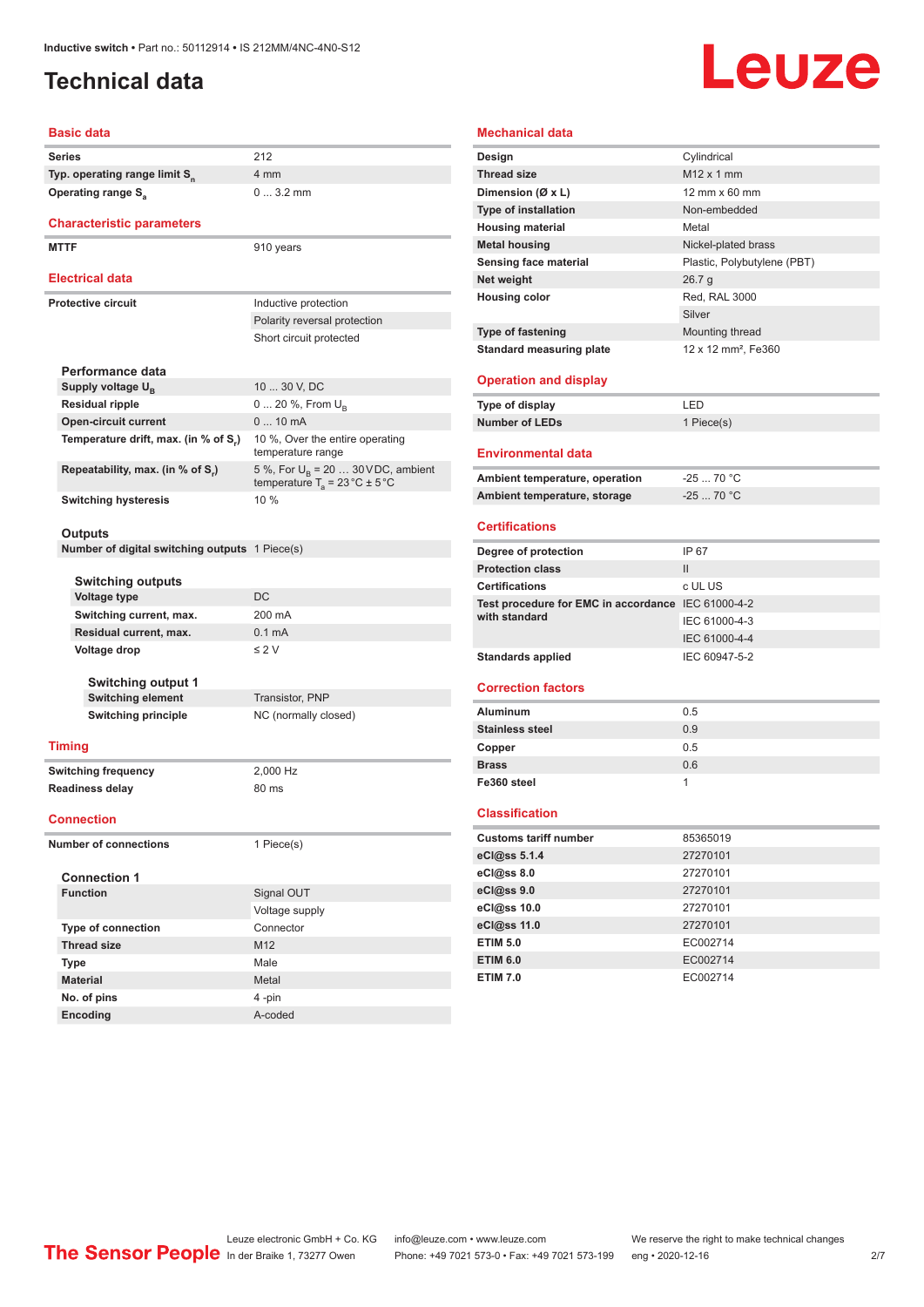<span id="page-2-0"></span>**Inductive switch •** Part no.: 50112914 **•** IS 212MM/4NC-4N0-S12

## **Dimensioned drawings**

All dimensions in millimeters





**Pin Pin assignment**

## **Electrical connection**

**Connection 1**

| <b>Function</b>           | Signal OUT     |
|---------------------------|----------------|
|                           | Voltage supply |
| <b>Type of connection</b> | Connector      |
| <b>Thread size</b>        | M12            |
| <b>Type</b>               | Male           |
| <b>Material</b>           | Metal          |
| No. of pins               | 4-pin          |
| Encoding                  | A-coded        |
|                           |                |

|                | V+               |
|----------------|------------------|
| $\overline{2}$ | OUT <sub>1</sub> |
| 3              | GND              |
| $\overline{4}$ | n.c.             |
|                |                  |

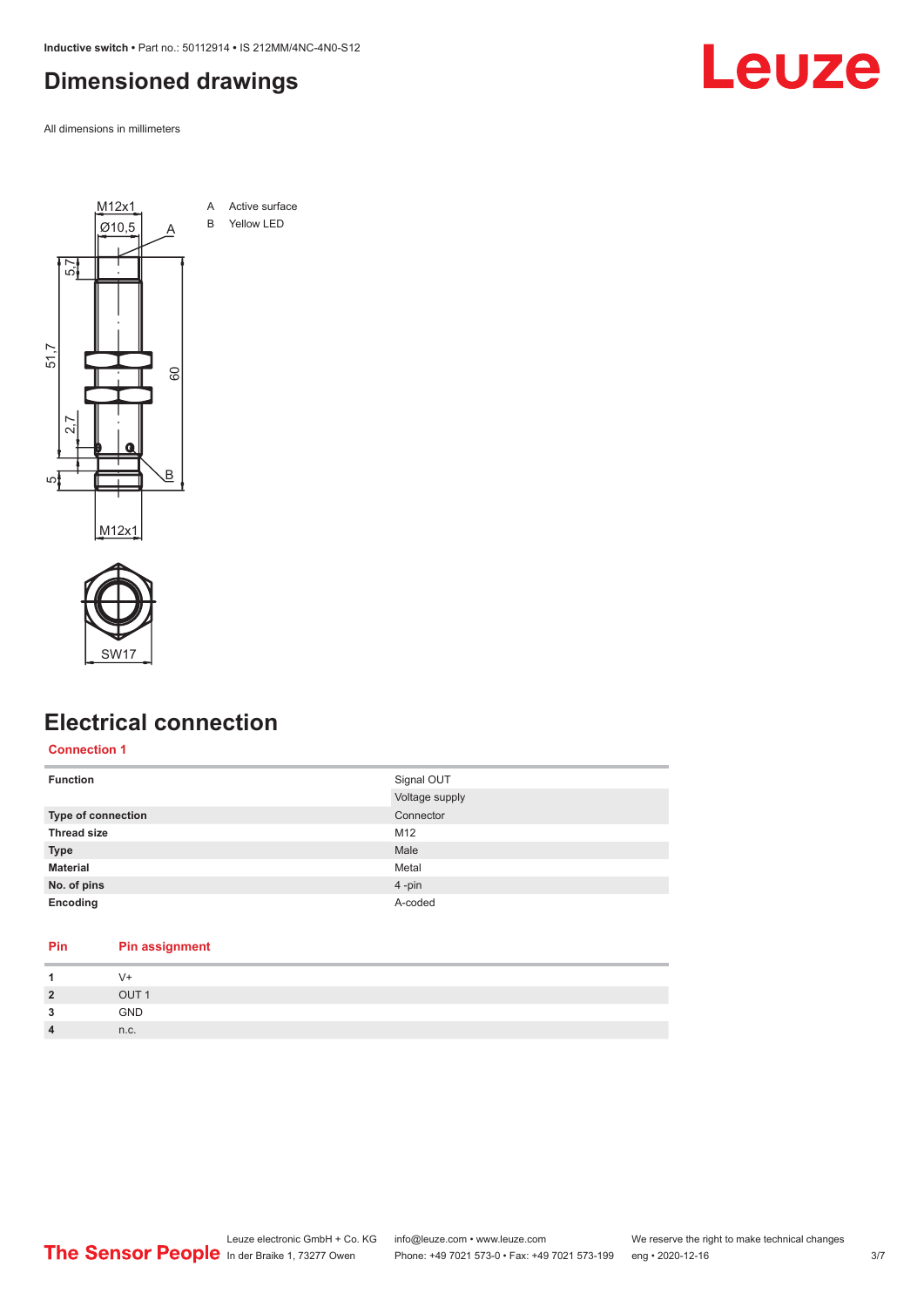## <span id="page-3-0"></span>**Diagrams**

## Leuze

#### Non-embedded installation



### Types with  $S_n = 4.0$  mm



## **Operation and display**

| LED | <b>Display</b>           | <b>Meaning</b>                   |
|-----|--------------------------|----------------------------------|
|     | Yellow, continuous light | Switching output/switching state |

- a Inductive switch
- b Standard measuring plate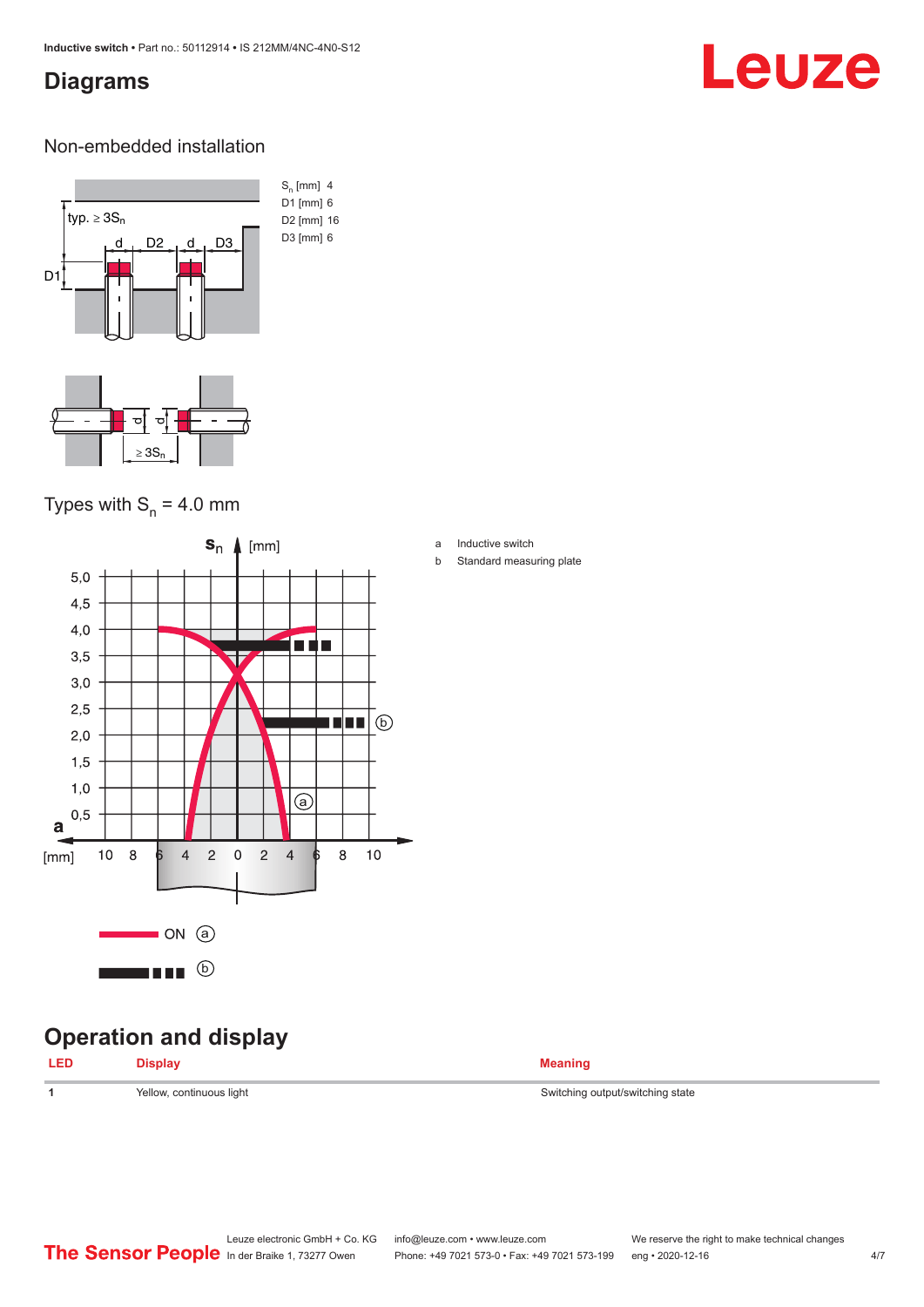## <span id="page-4-0"></span>**Part number code**

Part designation: **ISX YYY ZZ/AAA.BB-CCC-DDD-DDD**



| <b>ISX</b> | Operating principle / construction<br>IS: inductive switch, standard design<br>ISS: inductive switch, short construction                                                                                                                                                                                                                                                                                                                                                                                                                                                                                                                                                                                                                                                                                                                                                                                                                                                                                                                                                                                                                                                                                                                                                                                                                                                                                                                                                                          |
|------------|---------------------------------------------------------------------------------------------------------------------------------------------------------------------------------------------------------------------------------------------------------------------------------------------------------------------------------------------------------------------------------------------------------------------------------------------------------------------------------------------------------------------------------------------------------------------------------------------------------------------------------------------------------------------------------------------------------------------------------------------------------------------------------------------------------------------------------------------------------------------------------------------------------------------------------------------------------------------------------------------------------------------------------------------------------------------------------------------------------------------------------------------------------------------------------------------------------------------------------------------------------------------------------------------------------------------------------------------------------------------------------------------------------------------------------------------------------------------------------------------------|
| <b>YYY</b> | <b>Series</b><br>203: series with Ø 3 mm<br>204: series with $\varnothing$ 4 mm<br>205: series with M5 x 0.5 external thread<br>206: series with $\varnothing$ 6.5 mm<br>208: series with M8 x 1 external thread<br>212: series with M12 x 1 external thread<br>218: series with M18 x 1 external thread<br>230: series with M30 x 1.5 external thread<br>240: series in cubic design<br>244: series in cubic design<br>255: series with 5 x 5 mm <sup>2</sup> cross section<br>288: series with 8 x 8 mm <sup>2</sup> cross section                                                                                                                                                                                                                                                                                                                                                                                                                                                                                                                                                                                                                                                                                                                                                                                                                                                                                                                                                              |
| ZZ         | Housing / thread<br>MM: metal housing (active surface: plastic) / metric thread<br>FM: full-metal housing (active surface: stainless steel AISI 316L) / metric thread<br>MP: metal housing (active surface: plastic) / smooth (without thread)                                                                                                                                                                                                                                                                                                                                                                                                                                                                                                                                                                                                                                                                                                                                                                                                                                                                                                                                                                                                                                                                                                                                                                                                                                                    |
| <b>AAA</b> | Output current / supply<br>4NO: PNP transistor, NO contact<br>4NC: PNP transistor, NC contact<br>2NO: NPN transistor, NO contact<br>2NC: NPN transistor, NC contact<br>1NO: relay, NO contact / AC/DC<br>1NC: relay, NC contact / AC/DC<br>44: 2 PNP transistor switching outputs, antivalent (NO + NC)<br>22: 2 NPN transistor switching outputs, antivalent (NO + NC)                                                                                                                                                                                                                                                                                                                                                                                                                                                                                                                                                                                                                                                                                                                                                                                                                                                                                                                                                                                                                                                                                                                           |
| BB         | <b>Special equipment</b><br>n/a: no special equipment<br>5F: food version<br>5: housing material V2A (1.4305, AISI 303)                                                                                                                                                                                                                                                                                                                                                                                                                                                                                                                                                                                                                                                                                                                                                                                                                                                                                                                                                                                                                                                                                                                                                                                                                                                                                                                                                                           |
| <b>CCC</b> | Measurement range / type of installation<br>1E0: typ. range limit 1.0 mm / embedded installation<br>1E5: typ. range limit 1.5 mm / embedded installation<br>2E0: typ. range limit 2.0 mm / embedded installation<br>3E0: typ. range limit 3.0 mm / embedded installation<br>4E0: typ. range limit 4.0 mm / embedded installation<br>5E0: typ. range limit 5.0 mm / embedded installation<br>6E0: typ. range limit 6.0 mm / embedded installation<br>8E0: typ. range limit 8.0 mm / embedded installation<br>10E: typ. range limit 10.0 mm / embedded installation<br>12E: typ. range limit 12.0 mm / embedded installation<br>15E: typ. range limit 15.0 mm / embedded installation<br>20E: typ. range limit 20.0 mm / embedded installation<br>22E: typ. range limit 22.0 mm / embedded installation<br>2N5: typ. range limit 2.5 mm / non-embedded installation<br>4N0: typ. range limit 4.0 mm / non-embedded installation<br>8N0: typ. range limit 8.0 mm / non-embedded installation<br>10N: typ. range limit 10.0 mm / non-embedded installation<br>12N: typ. range limit 12.0 mm / non-embedded installation<br>14N: typ. range limit 14.0 mm / non-embedded installation<br>15N: typ. range limit 15.0 mm / non-embedded installation<br>20N: typ. range limit 20.0 mm / non-embedded installation<br>22N: typ. range limit 22.0 mm / non-embedded installation<br>25N: typ. range limit 25.0 mm / non-embedded installation<br>40N: typ. range limit 40.0 mm / non-embedded installation |
| <b>DDD</b> | <b>Electrical connection</b><br>n/a: cable, standard length 2000 mm<br>S12: M12 connector, 4-pin, axial<br>200-S12: cable, length 200 mm with M12 connector, 4-pin, axial<br>200-S8.3: cable, length 200 mm with M8 connector, 3-pin, axial<br>S8.3: M8 connector, 3-pin, axial<br>005-S8.3: cable, length 500 mm with M8 connector, 3-pin, axial<br>050: cable, standard length 5000 mm, 3-wire                                                                                                                                                                                                                                                                                                                                                                                                                                                                                                                                                                                                                                                                                                                                                                                                                                                                                                                                                                                                                                                                                                  |

**Note**

 $\%$  A list with all available device types can be found on the Leuze website at www.leuze.com.

Leuze electronic GmbH + Co. KG info@leuze.com • www.leuze.com We reserve the right to make technical changes In der Braike 1, 73277 Owen Phone: +49 7021 573-0 • Fax: +49 7021 573-199 eng • 2020-12-16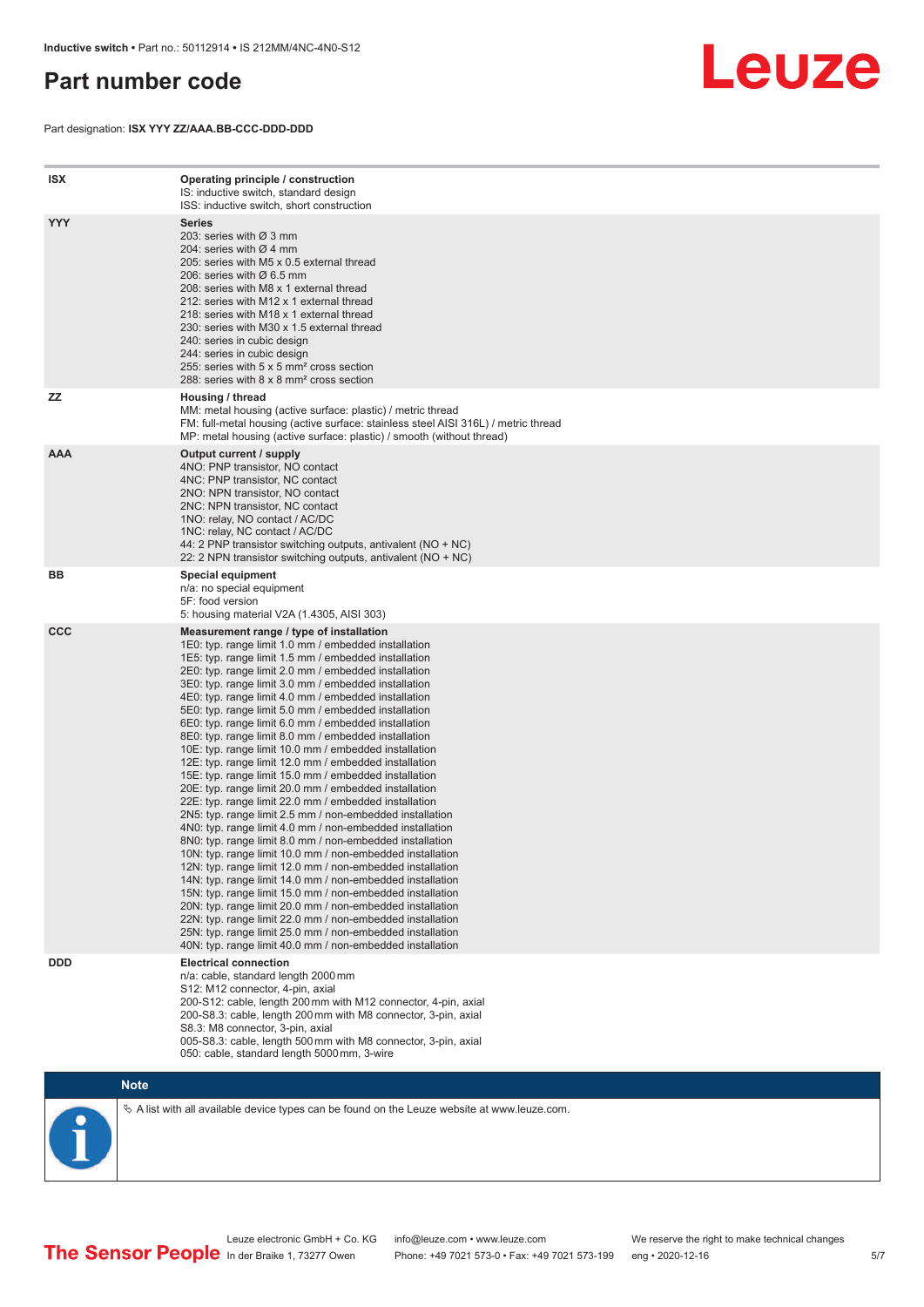## <span id="page-5-0"></span>**Notes**

| N |  | Observe intended use! |  |
|---|--|-----------------------|--|
|---|--|-----------------------|--|

 $\%$  This product is not a safety sensor and is not intended as personnel protection.

 $\&$  The product may only be put into operation by competent persons.

 $\%$  Only use the product in accordance with its intended use.



#### **Accessories**

## Connection technology - Connection cables

|  | Part no. | <b>Designation</b>     | <b>Article</b>   | <b>Description</b>                                                                                                                                          |
|--|----------|------------------------|------------------|-------------------------------------------------------------------------------------------------------------------------------------------------------------|
|  | 50130654 | KD U-M12-4A-P1-<br>020 | Connection cable | Connection 1: Connector, M12, Axial, Female, A-coded, 4 -pin<br>Connection 2: Open end<br>Shielded: No<br>Cable length: 2,000 mm<br>Sheathing material: PUR |
|  | 50130657 | KD U-M12-4A-P1-<br>050 | Connection cable | Connection 1: Connector, M12, Axial, Female, A-coded, 4-pin<br>Connection 2: Open end<br>Shielded: No<br>Cable length: 5,000 mm<br>Sheathing material: PUR  |
|  | 50130648 | KD U-M12-4A-V1-<br>020 | Connection cable | Connection 1: Connector, M12, Axial, Female, A-coded, 4-pin<br>Connection 2: Open end<br>Shielded: No<br>Cable length: 2,000 mm<br>Sheathing material: PVC  |
|  | 50130652 | KD U-M12-4A-V1-<br>050 | Connection cable | Connection 1: Connector, M12, Axial, Female, A-coded, 4-pin<br>Connection 2: Open end<br>Shielded: No<br>Cable length: 5,000 mm<br>Sheathing material: PVC  |

Leuze